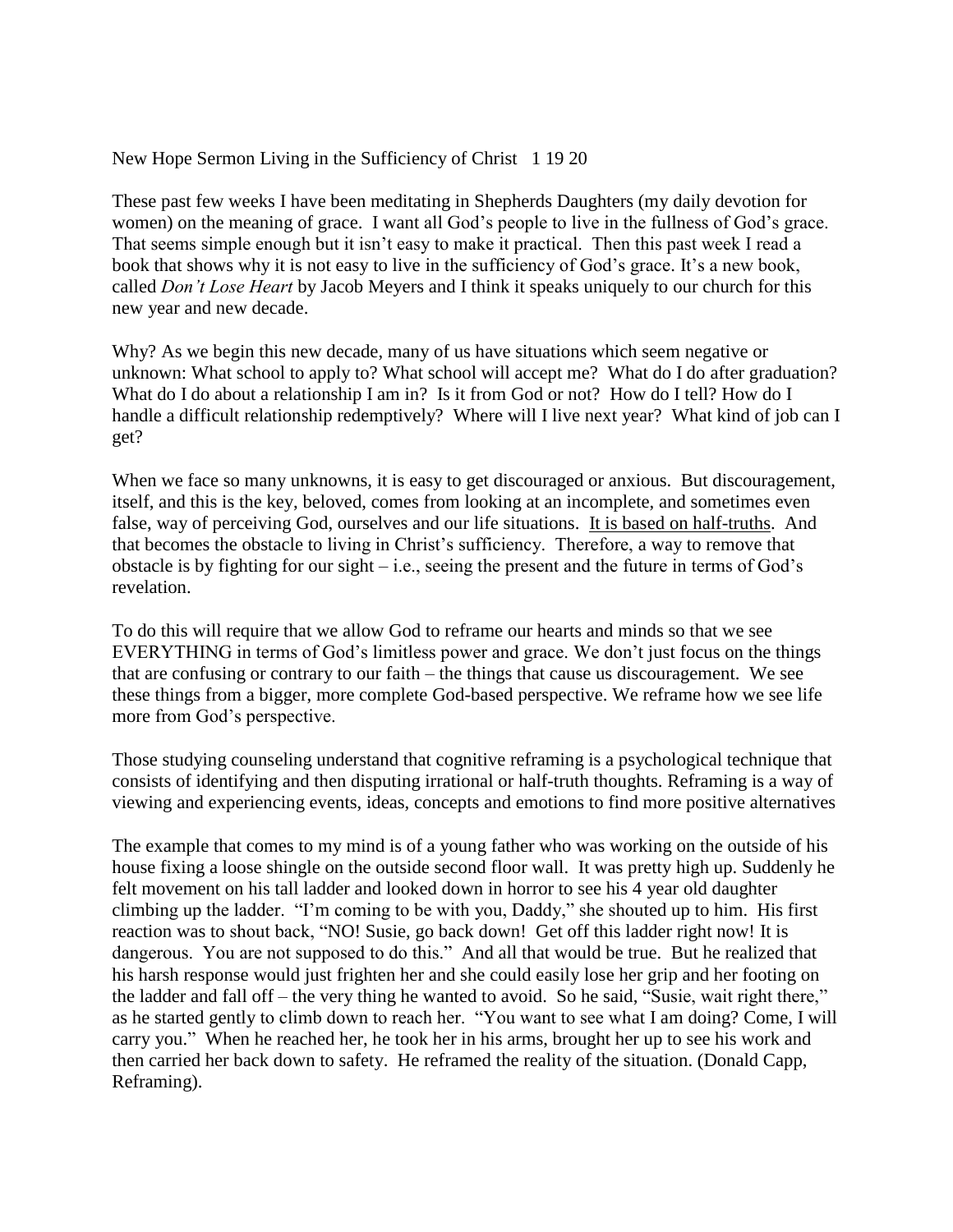How does all this relate to us? What happens when what we "see" or focus on causes discouragement?

The book *Don't Lose Heart* tackles this issue full-on. When we see the whole truth of who God is, we can rightfully discern what God is doing and how to fight the discouragement that comes when things seem unclear or confusing or even contrary to what should be. Author Meyers explains:

"Discouragement can be defeated only when the full truth of everything that is for us confronts and conquers the half-truth of fear and despair. When the full truth vanquishes those half-truths, our hearts will be comforted and strengthened. In other words,, we can "take heart." The Bible does not pretend that problems are not there; it simply declares that there is more to see. The Christian life is a fight for sight. If all we see is what is against us, the shackles of discouragement will keep us confined to a prison of despair. Losing heart is easy when the chains of discouragement close tightly around our hearts and choke our hope. BUT, when we see that the One who is for us is greater than all that is against us, our chains will fall off and our hearts will be free to hope again." (Jason Meyer, Don't Lose Heart, Baker books, 2019, pp. 14-15.) We will see what is really true and go forward in faith.

Put another way, **discouragement reigns when we lose sight of all that we have in Jesus**. When we lose sight of Jesus, we see only half the picture, we believe half-truths, and we are robbed of hope. But as believers, we are called to fight back…To live in terms of all we have and are in Christ. Christ in us is "the hope of glory" (Col. 1:27). The fallen world we live in has many reasons to lose heart, but Jesus says to you and to me, 'Take heart; I have overcome the world" (Jn.16:33).p. 17.

So let me ask again: How do we live in terms of the sufficiency of all we are and have in Christ Jesus?

The Florida birds taught me an answer. A few mornings ago, I went outside to Bruce's screened-in back porch – called a lanei in Florida. As I looked up into the sky, there was a flock of 20 birds soaring on the wind currents above me. I'm sure they were loving it. I saw that they had to initially flap their broad wings to rise up to reach the wind currents but then they weren't exerting any effort. They were just gliding along from wind current to wind current, going with the flow of the wind. And they were doing it together, weaving in and out of each one's soaring pattern. It was awesome to watch. I realized that the Holy Spirit has been called the Wind of God – you remember when the Spirit came at Pentecost it came as a rushing wind and tongues of fire and is the One who makes us soar in faith.

Two scriptures: Isaiah 40:28-31: Have you never heard?

 *Have you never understood? The LORD is the everlasting God, the Creator of all the earth. He never grows weak or weary. No one can measure the depths of his understanding. <sup>29</sup> He gives power to the weak and strength to the powerless.*

*<sup>30</sup> Even youths will become weak and tired, and young men will fall in exhaustion.*

*<sup>31</sup> But those who trust in the LORD will find new strength. They will soar high on wings like eagles. They will run and not grow weary. They will walk and not faint. (NLT)*